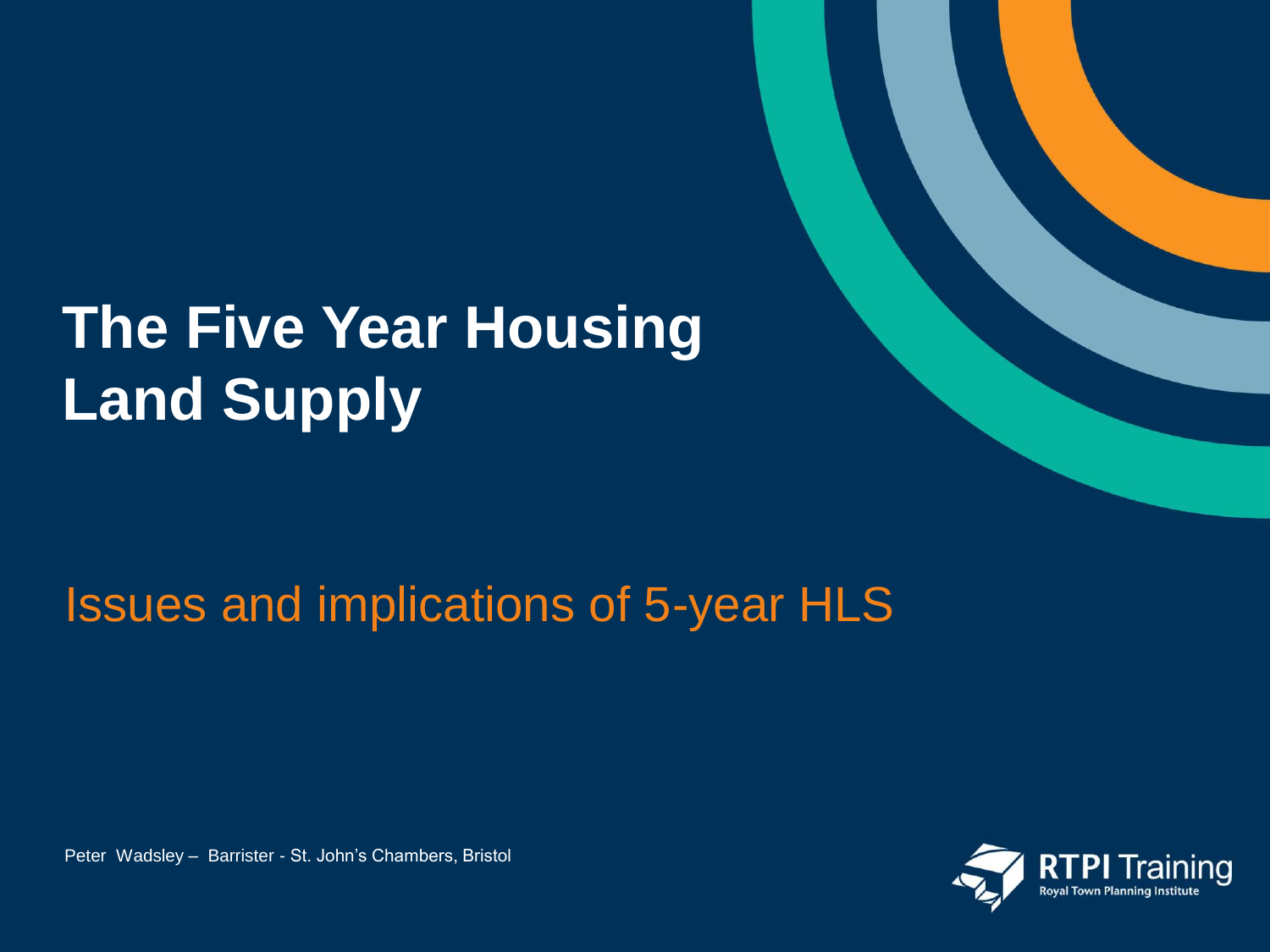- 1. The starting point is the present National Planning Policy Framework ('FW') at 14, 47 and 49. Likely to be amended by Consultation Draft of March 2018.
- I will deal with the changes..
- Health warning: these may not be the final changes!!
- 2. FW 47: the objective is to "boost significantly the supply of housing" by -

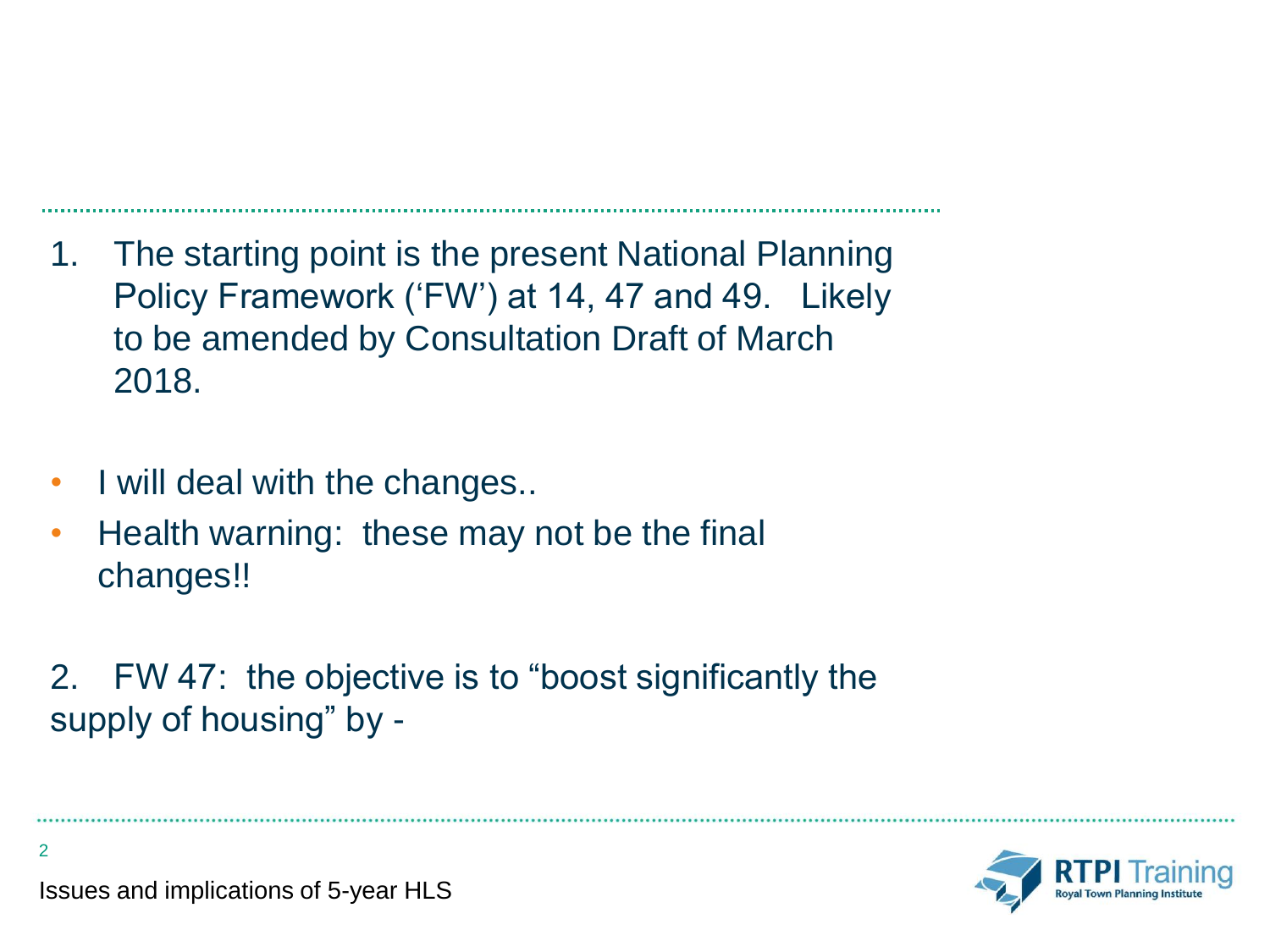- Meeting FOAN for market and AH in the HMA by way of Local Plans
- Identify and update annually 5 years supply of specific deliverable sites plus a 5% buffer for choice and competition
- If persistent under-delivery increase the buffer to 20%.
- 3. FW 49: relevant policies for the supply of housing should not be considered up-to-date if there is no 5 year HLS.

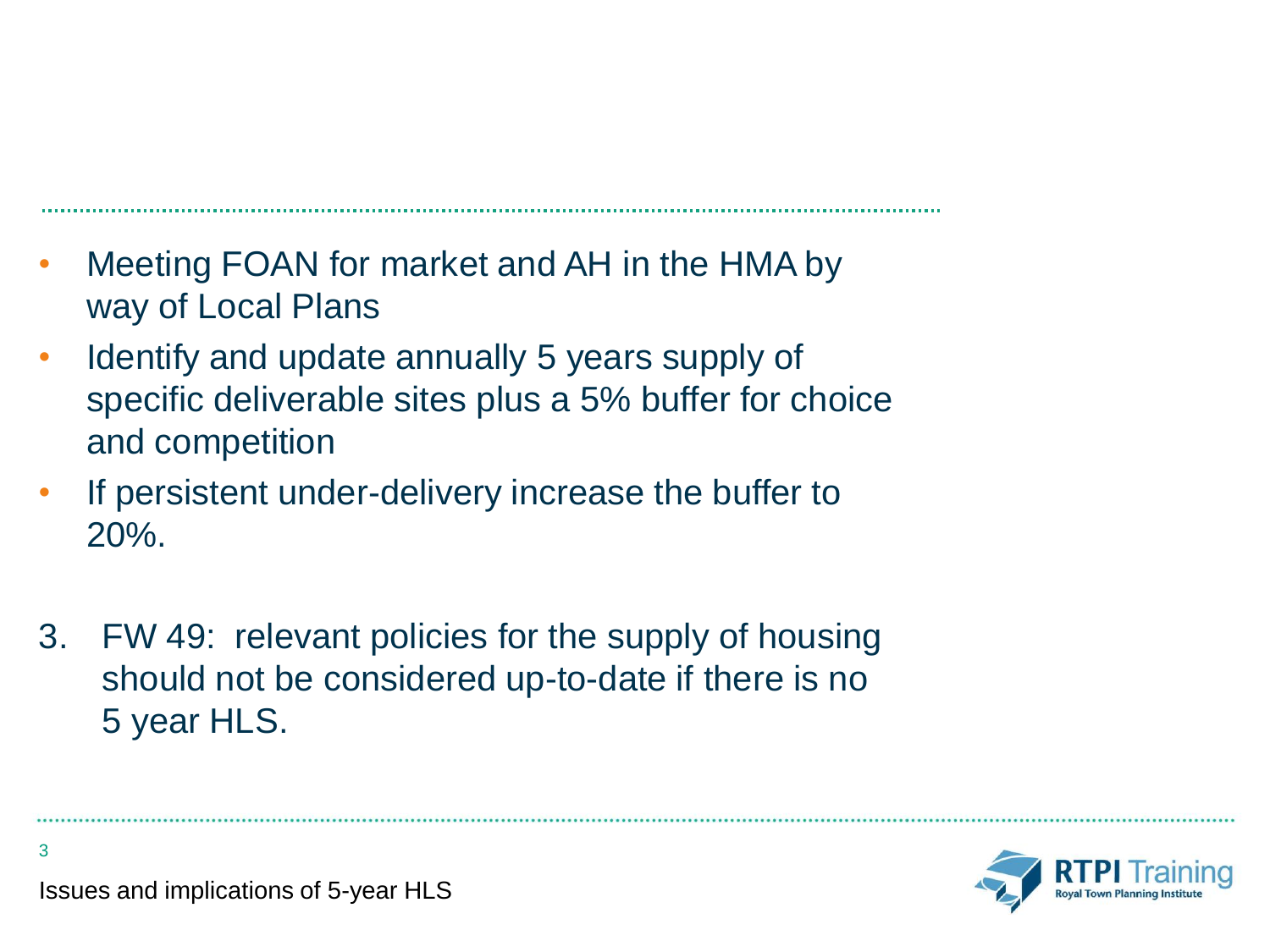4. FW 14:

4

For **decision-taking** this means:

- approving development proposals that accord with the development plan without delay; and
- where the development plan is absent, silent or relevant policies are out-of-date, granting permission unless:

- any adverse impacts of doing so would significantly and demonstrably outweigh the benefits, when assessed against the policies in this Framework taken as a whole;

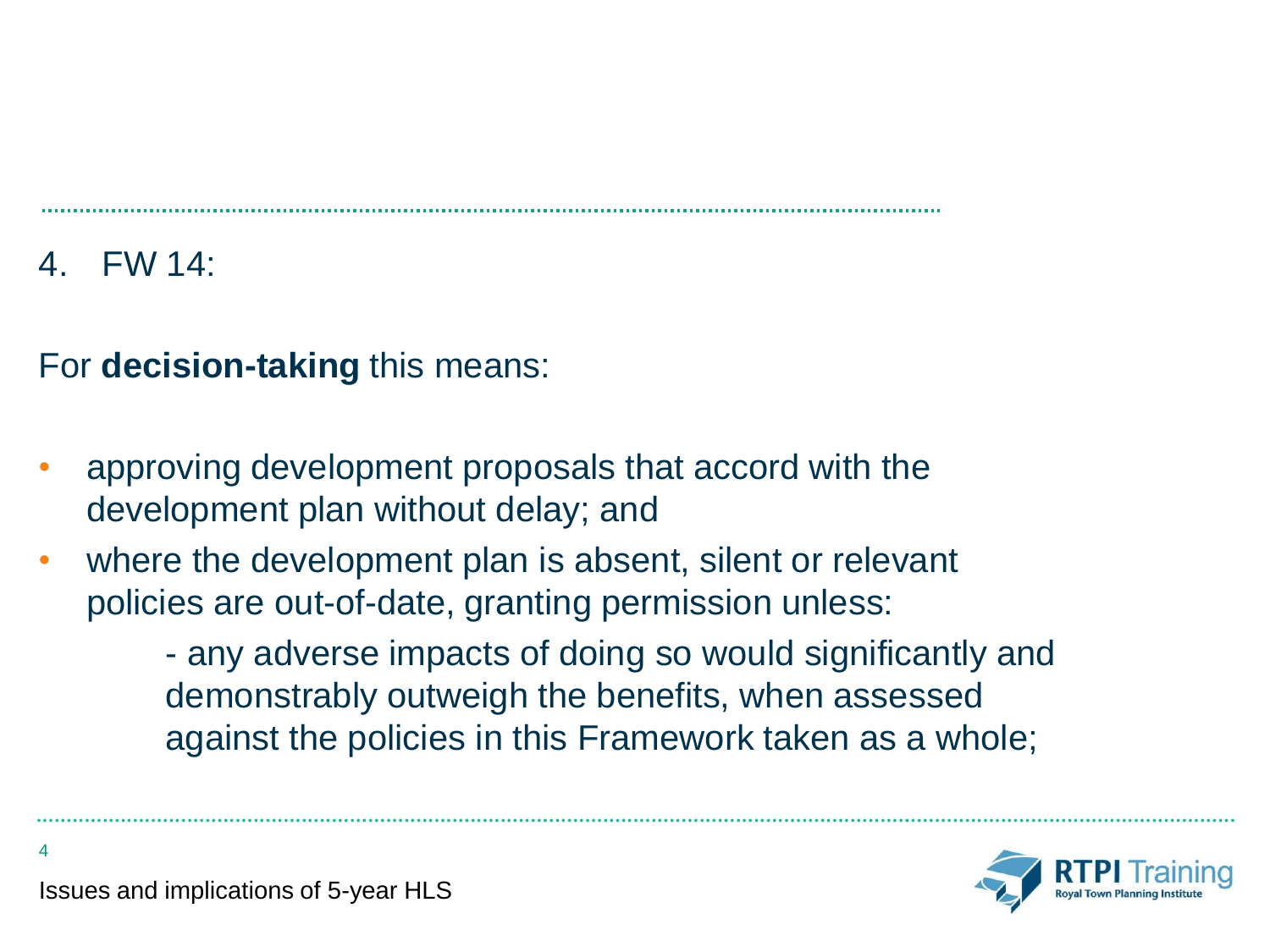### or

- specific policies in this Framework indicate development should be restricted.
- If relevant policies out of date:
- apply significantly and demonstrably OR
- Look for specific FW policies.
- See: *FODDC v. SSCLG* [2016] EWHC 421 Admin

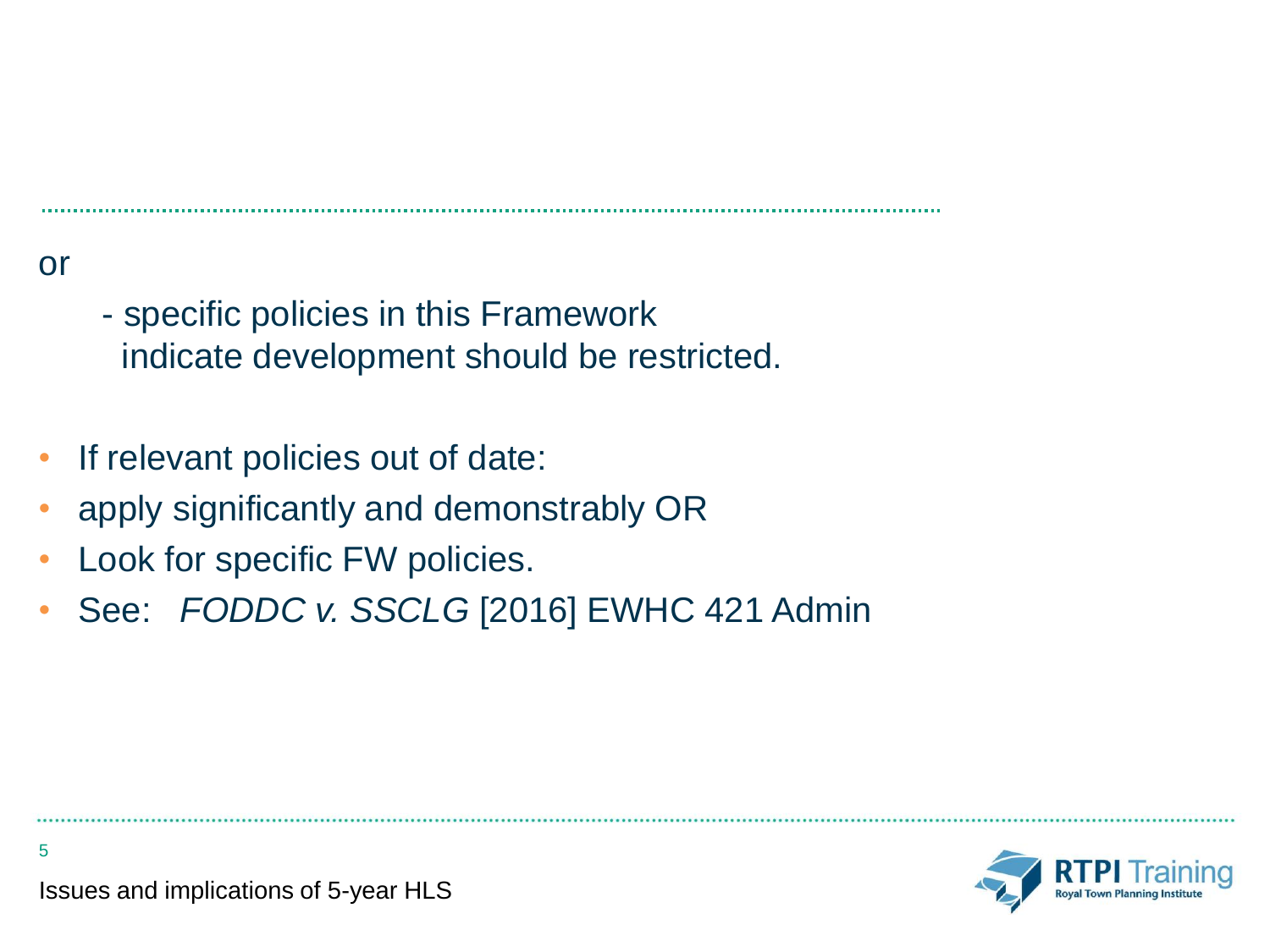- 5. The Consultation draft FW at 11 provides a similar but not identical approach:
- 6. Plans and decisions should apply a presumption in favour of sustainable development.

### For **plan-making** this means that:

a) plans should positively seek opportunities to meet the development needs of their area, and be sufficiently flexible to adapt to rapid change;



Issues and implications of 5-year HLS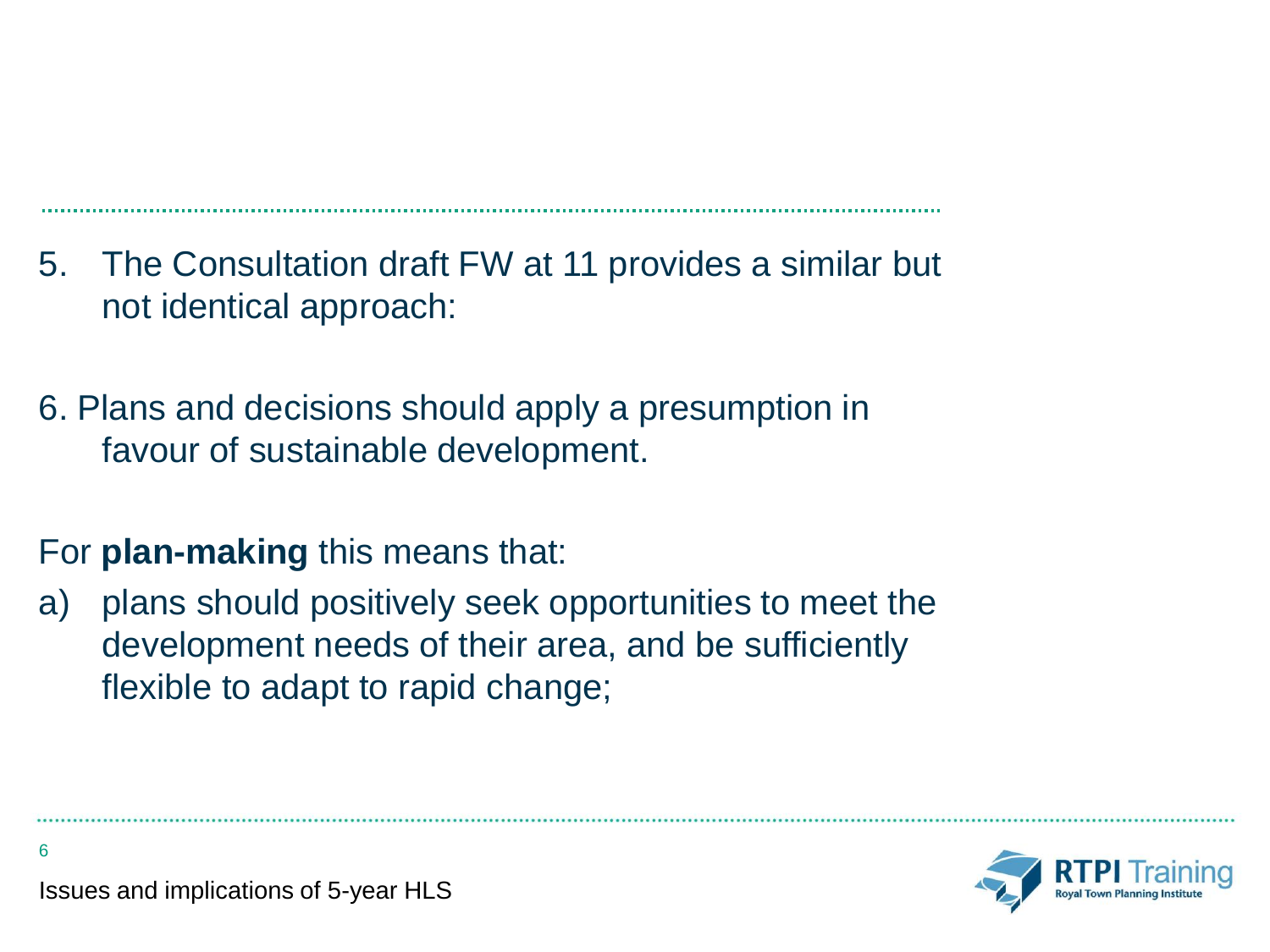- b) strategic plans should, *as a minimum, provide for objectively assessed needs for housing and other development, as well as any needs that cannot be met within neighbouring areas*, unless:
	- i. the application of policies in this Framework that *protect areas or assets of particular importance* provides *a strong reason* for restricting *the overall scale, type or distribution of development in the plan area*; or
	- ii. any adverse impacts of doing so would significantly and demonstrably outweigh the benefits, when assessed against the policies in this Framework taken as a whole.

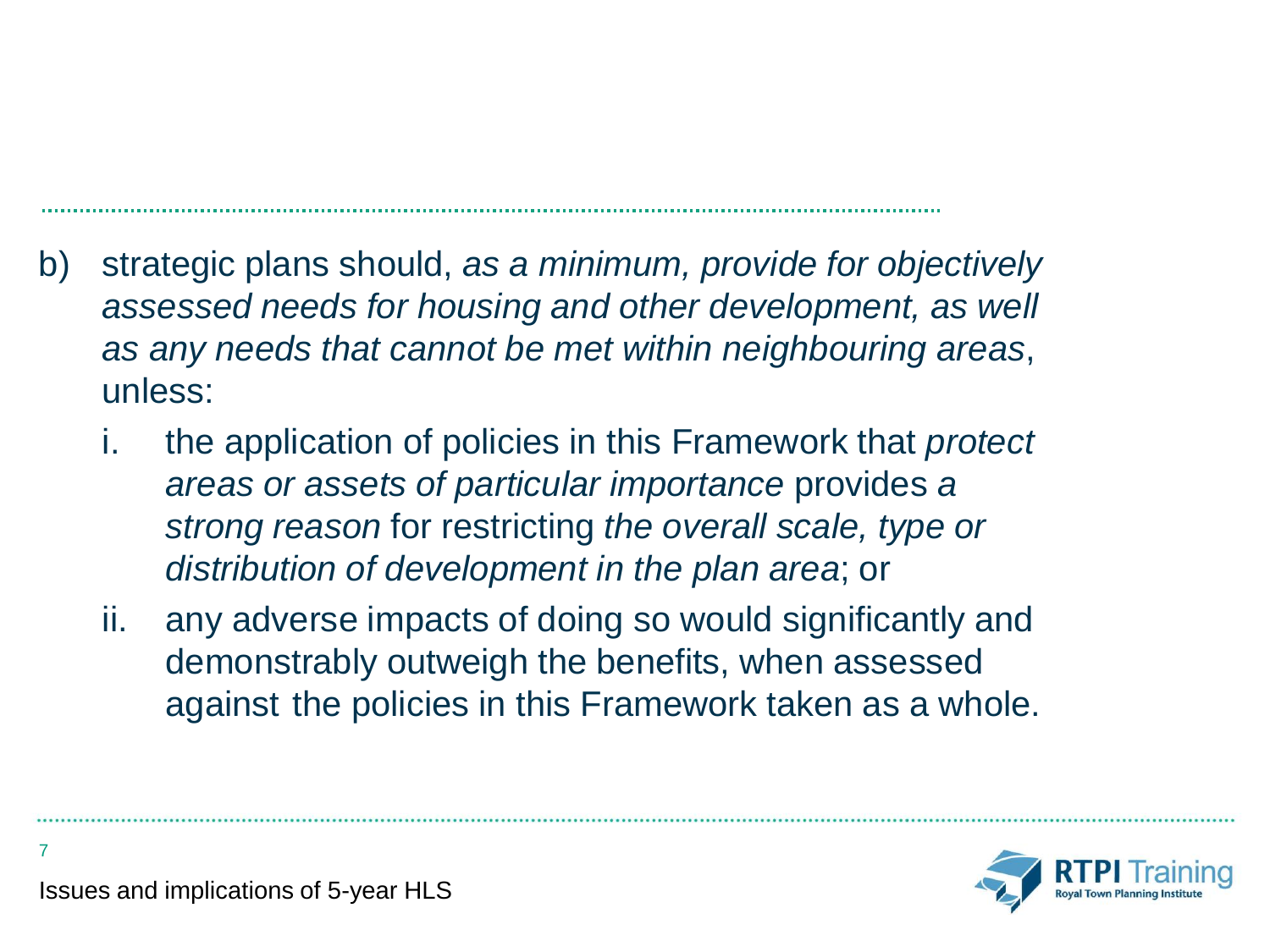### For **decision-taking** this means:

- c) approving development proposals that accord with an *up-to-date* development plan without delay; or
- d) where there are no relevant development plan policies, *or the policies which are most important for determining the application are out-of-date*, granting permission unless:
	- i. the application of policies in this Framework that *protect areas or assets of particular importance* provides *a clear reason* for refusing the development proposed;

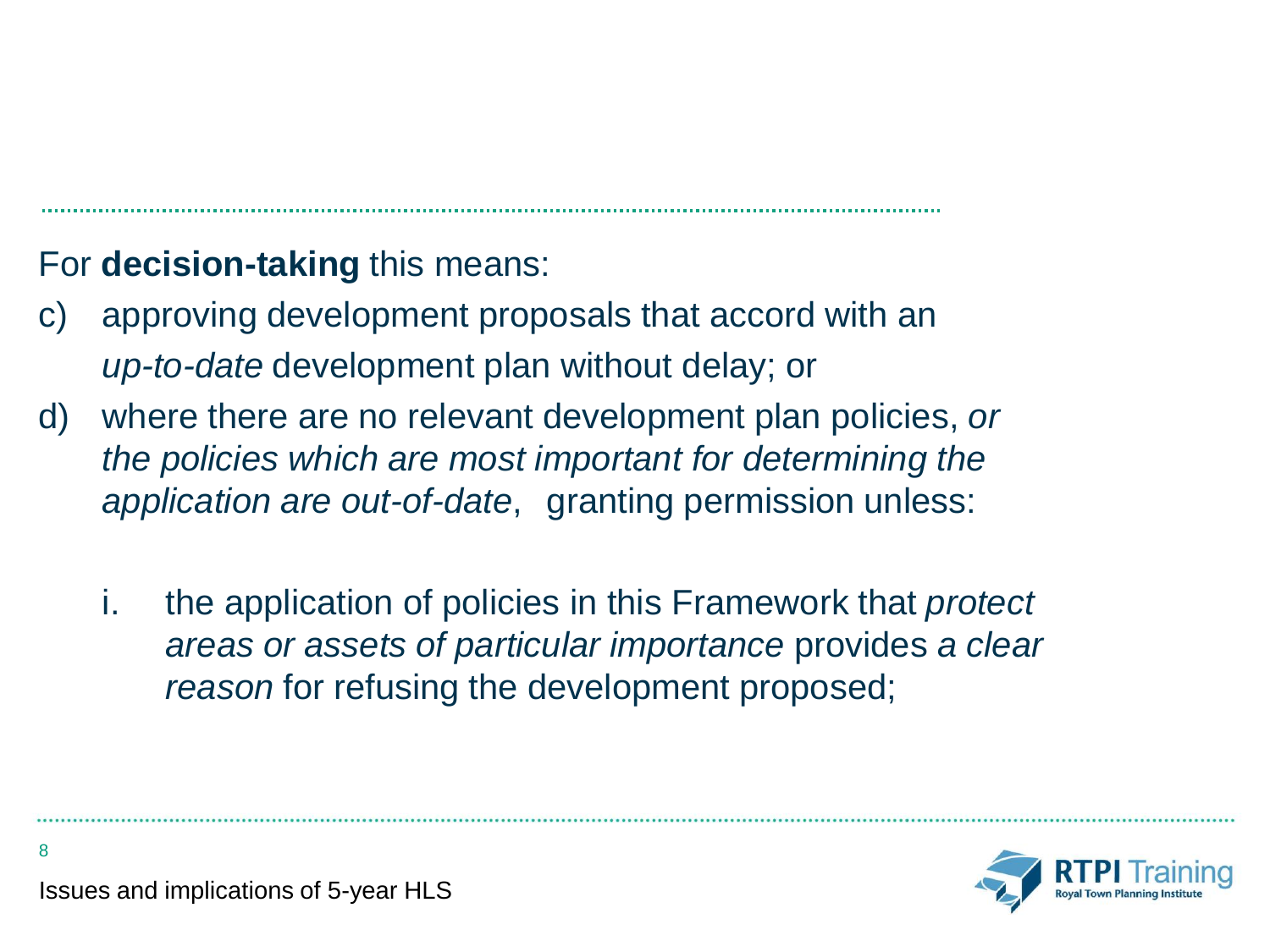or

9

ii. any adverse impacts of doing so would significantly and demonstrably outweigh the benefits, when assessed against the policies in this Framework taken as a whole.

There are similarities but note the words italicised.

There is a footnote reference which makes it clear that this does not refer to policies in the DP and also sets out the policies under i above. It is an expanded list.

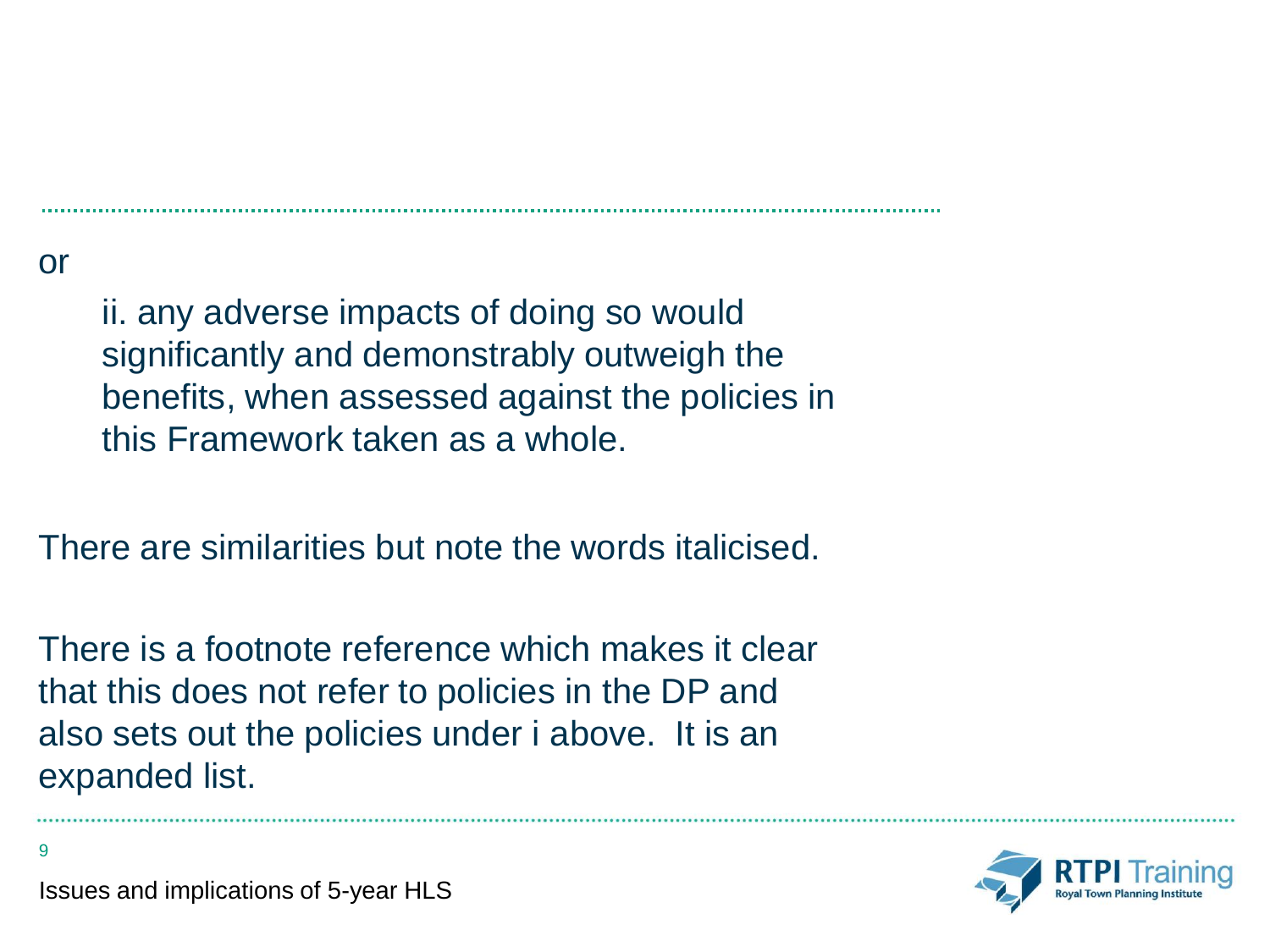As to HLS itself the Consultation Draft is broadly unchanged. Thus:

- There should be specifically deliverable sites for years 1 to 5 [68];
- These should be, as before, identified and up-dated annually
- to provide specifically deliverable sites for a minimum 5 year HLS against he requirement plus
- A 5% buffer as before
- A 10% buffer [74(b)]; annual position statement
- A 20% buffer where there is significant under-delivery over the previous 3 years (no period given before).



Issues and implications of 5-year HLS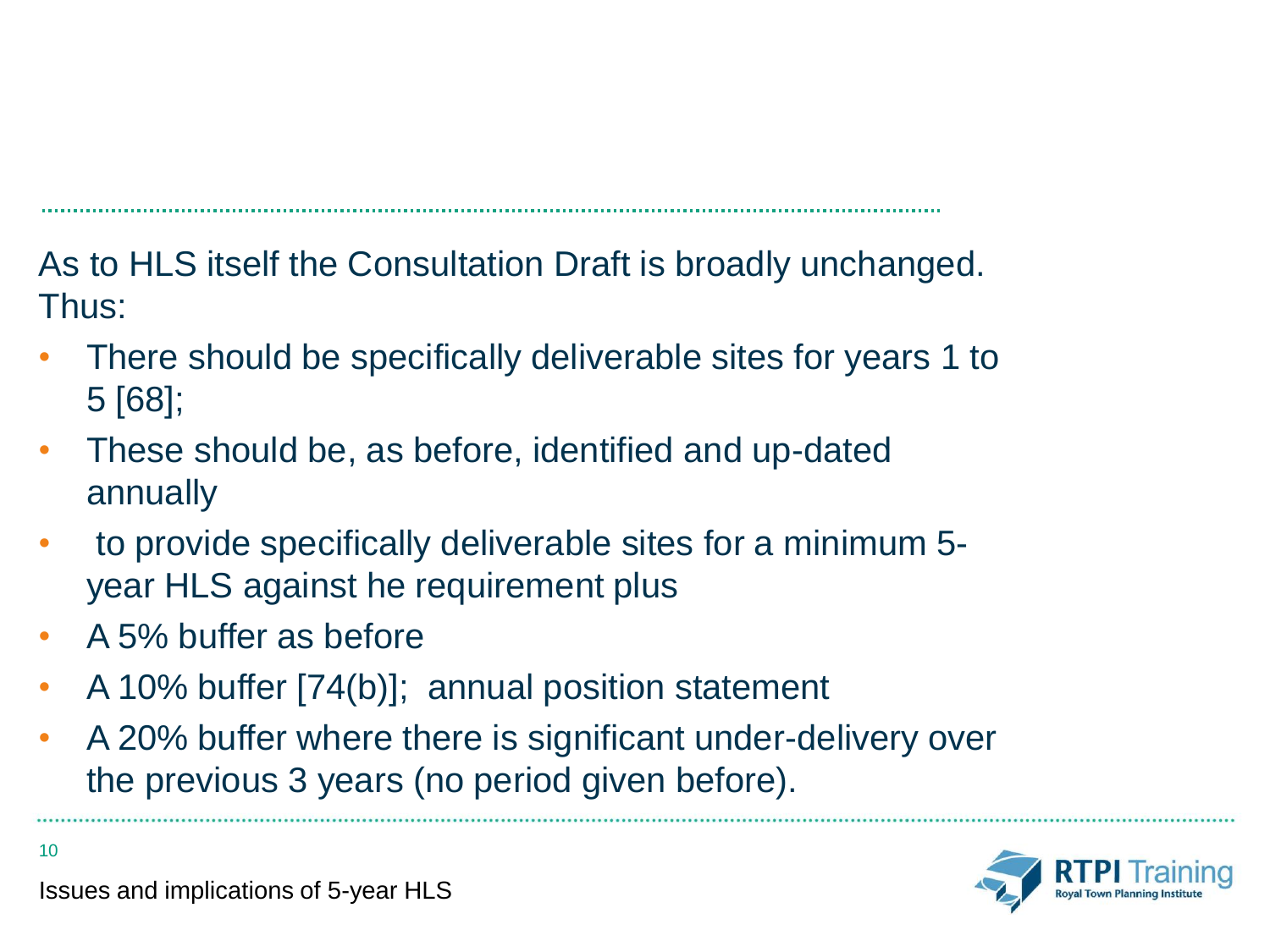- And 20% at least of the sites should be small sites: i.e. 0.5 ha. or less [69].
- Finally, FW 11(d) will apply where there is no deliverable 5 year HLS (plus buffer) or where the Housing Delivery Test indicates that delivery of housing has been substantially (75%) below the housing requirement over the previous 3 years [75]. (In effect follows *Suffolk Coastal*, below).
- Whereas it was FOAN previously, now there is to be a standard methodology based on: setting the baseline; adjusting for market signals; capping any increase (Consultation draft [61] and draft NPPG).

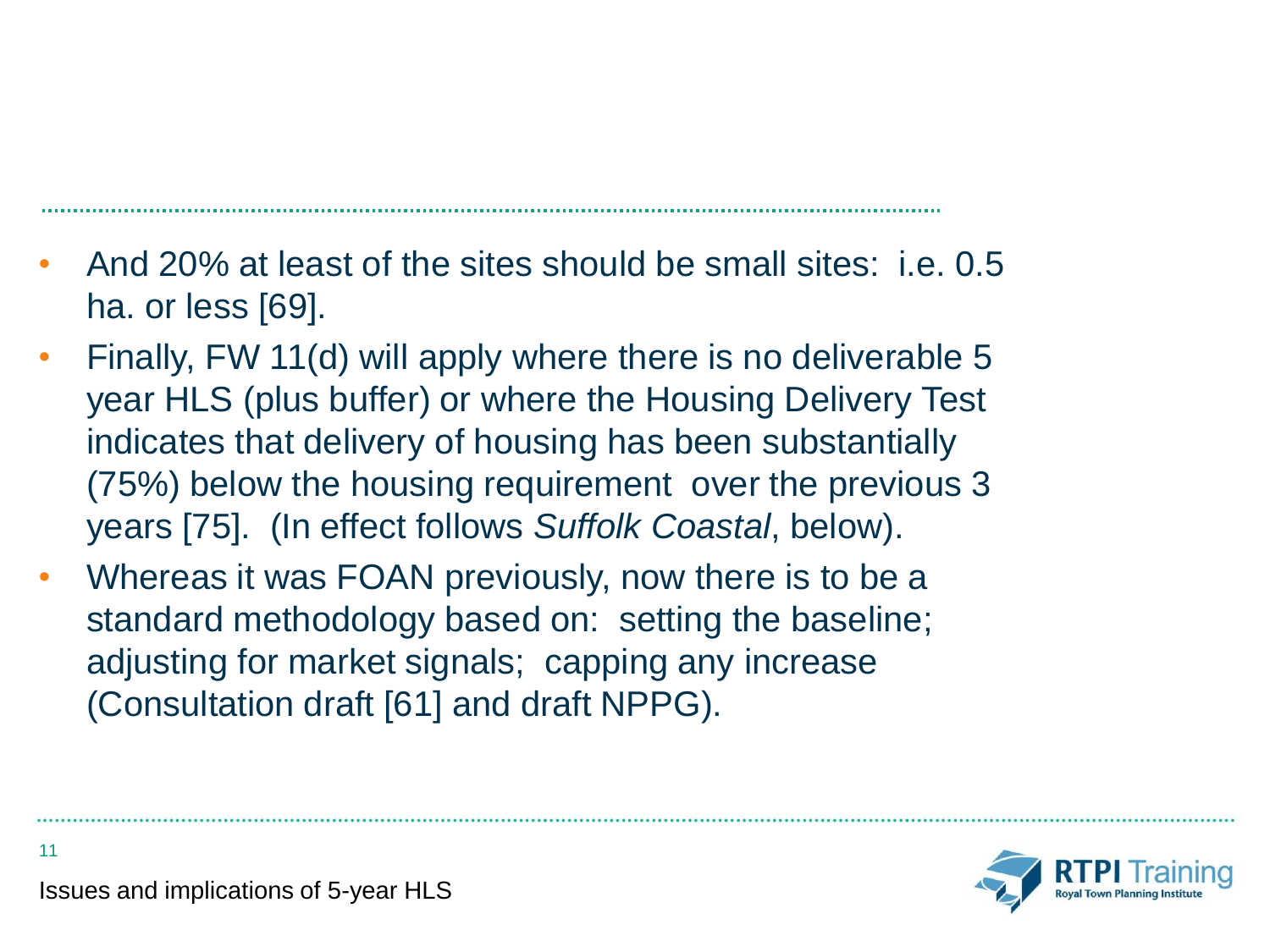- Thus need is likely to be quicker and easier to calculate and, hopefully, to keep up to date.
- 6. Cases and further comment
- *Suffolk Coastal DC v Richborough Estates* [2017] UKSC 37
- FW is guidance and does not displace the primacy given by the TCPAs to the DP.
- 'Policies for the supply of housing' [FW 49] were to be construed narrowly. Is there a lack of a 5 year HLS? If so, the tilted balance in FW 14 applies.

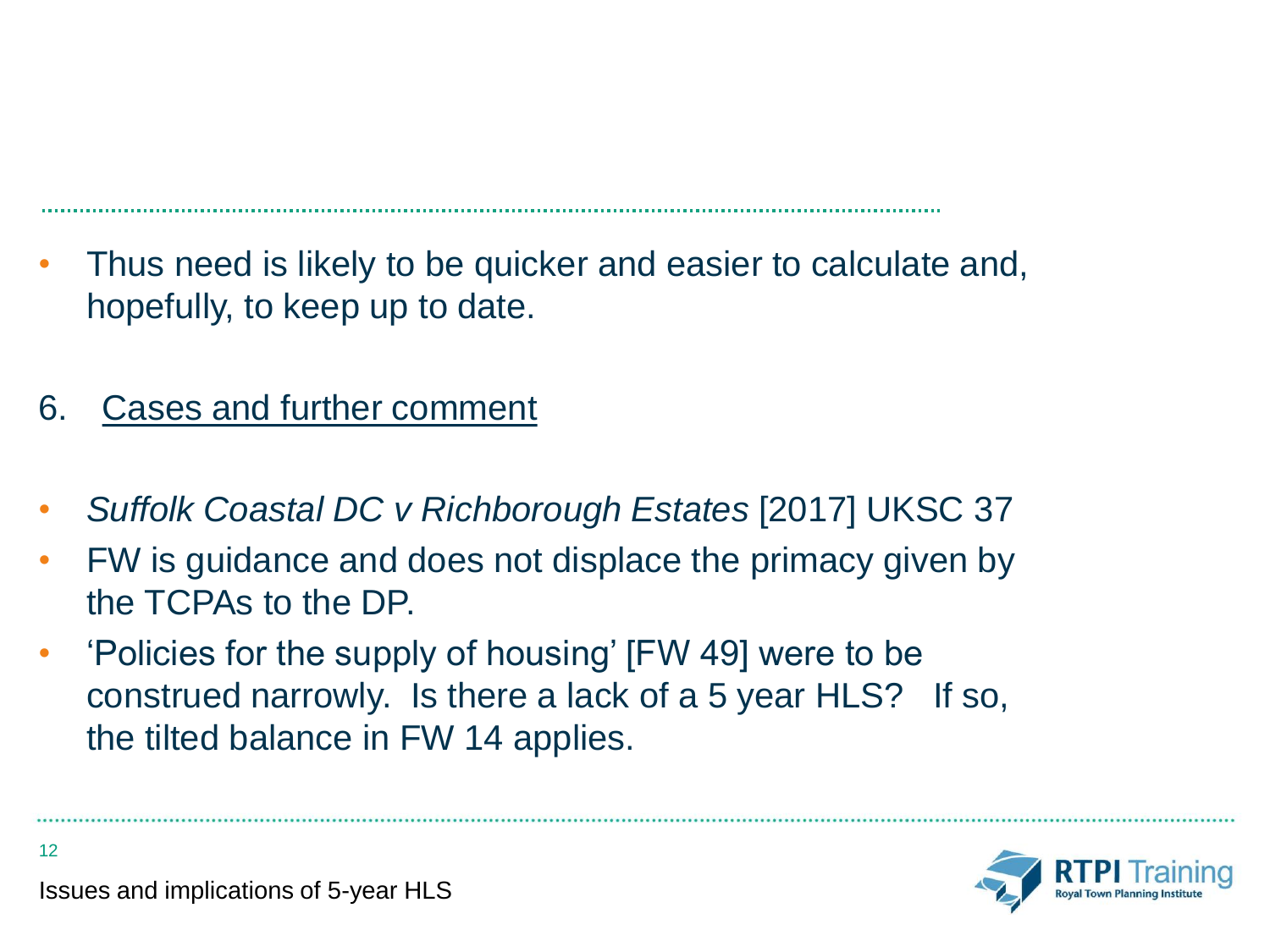- See now para. 75 of the Consultation Draft which takes this on board and applies para. 11(d) directly.
- Note also that the draft FW, in dealing with policies which 'protect areas or assets of particular importance', excludes DP policies, contrary to the suggestion in *Suffolk Coastal* [at 85].
- *Barwood Strategic Land v. East Staffs BC & SSCLG* [2017] EWCA Civ 893.
- Interprets *Suffolk Coastal* [22].
- *SC* dealt with a lack of 5-year HLS: *Barwood* deals with a 5-year HLS & an up-to-date DP.
- There is no general 'free-wheeling discretion' to find the development sustainable.

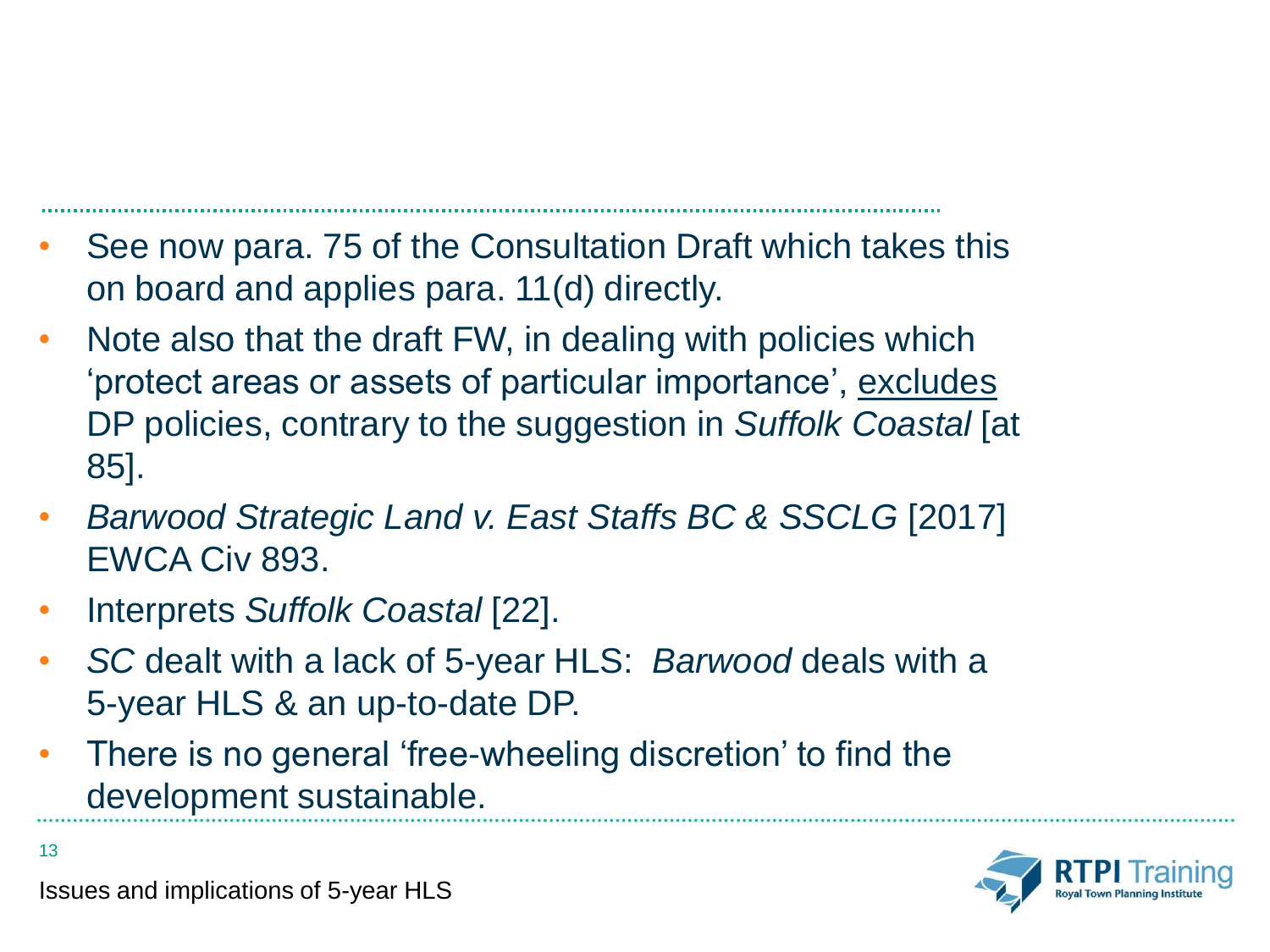- Only presumption in favour of sustainable development is in FW 14 (now FW 11). Thus a development which accords with an up-to-date DP is likely to be sustainable.
- But note that a development which does not carry the presumption in favour of sustainable development may still be granted permission; contrariwise a development which has the presumption may still be refused. It is, as always, a matter of balance and planning judgment [35(3)]. Planning is not a mechanistic exercise [50].
- *Bloor Homes East Midlands v. SSCLG* [2014] EWHC 754 Admin -

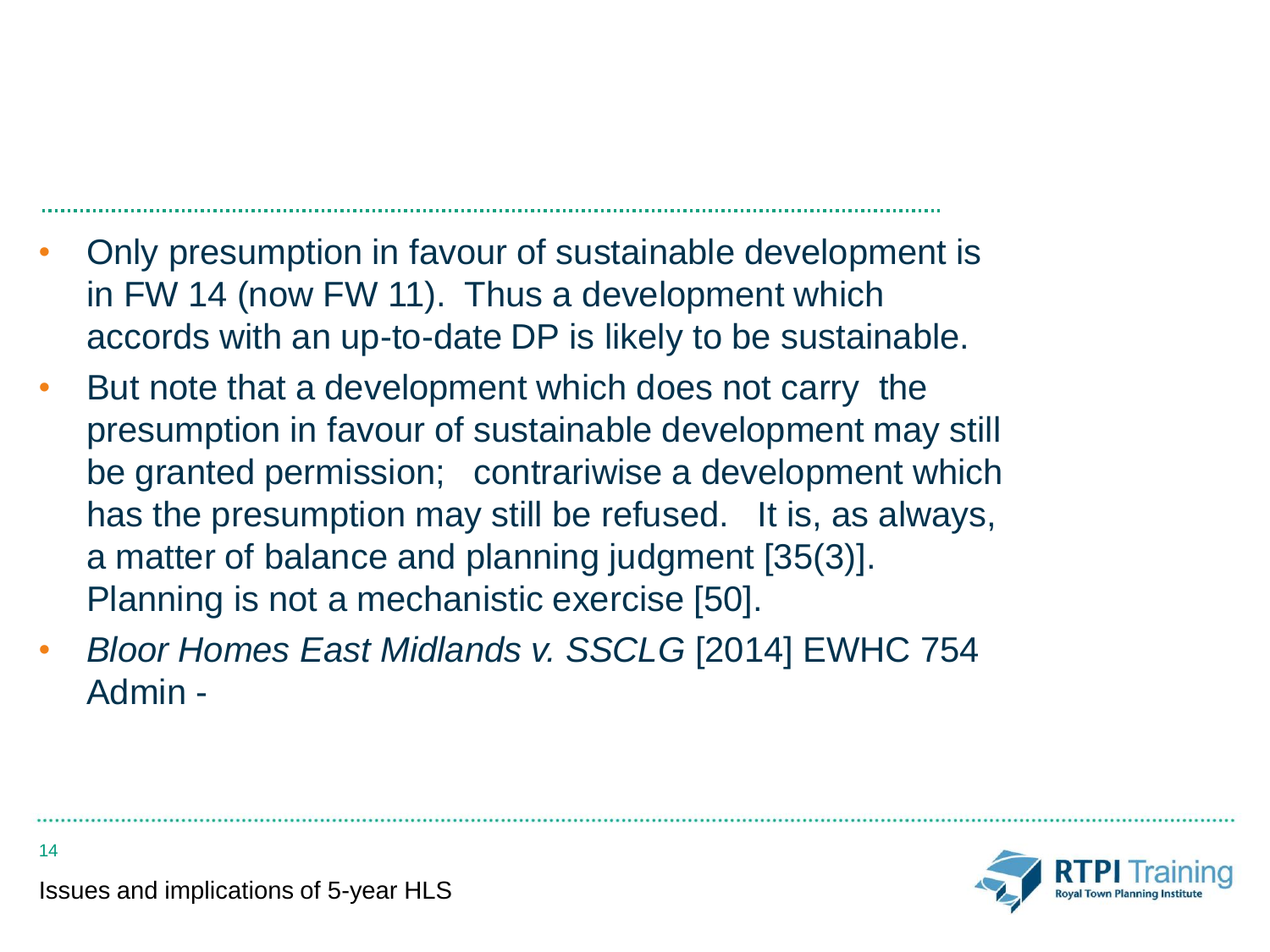- Worth noting because it deals with the buffer and persistent under-delivery: as to the buffer, does not have to be fixed to 5% or 20% (and 10% now perhaps) but can be above or below or in-between [121].
- As to persistent under-delivery, that suggests something that has continued for a long time (not necessarily with fault) [122] and is a matter of planning judgment [NPPG 035].
- *St. Modwen Developments Ltd. v. SSCLG* [2017] EWCA Civ 1643 – a short point:
- 'deliverability' is not the same as delivery. It was not necessary for it to be certain or

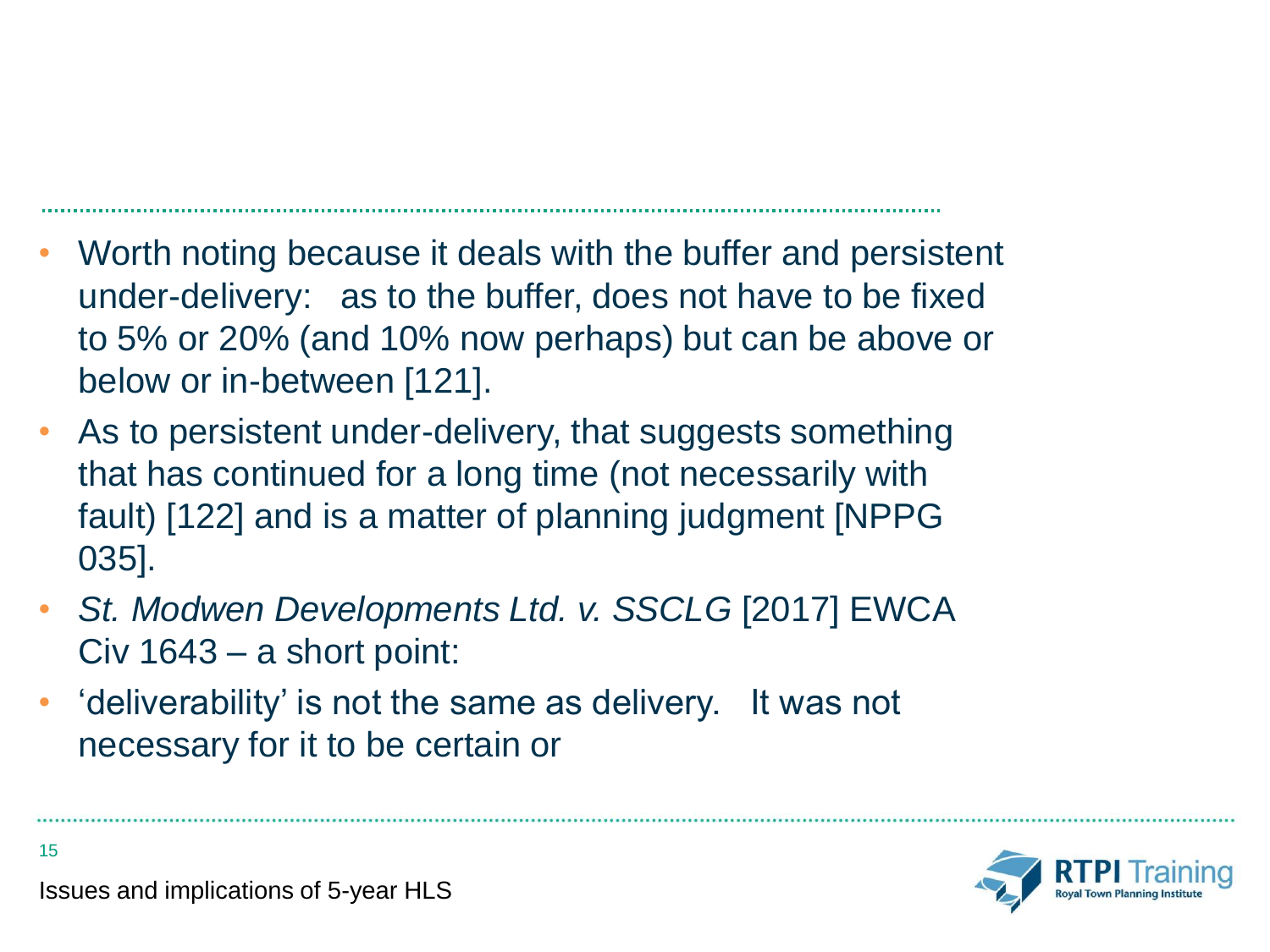or probable that housing would in fact be delivered on a site, or delivered to the fullest extent possible, within 5 years. The test is 'realistic prospect'.

- The definition of deliverability is now in the Glossary in the FW Consultation Draft and is broadly the same: but note the difference for outline permissions.
- *St. Modwen* (Ouseley J) [2016] EWHC 968 Admin at [59] dealt with a recurring problem. Housing may not come forward even if judged to be 'deliverable'. Actual delivery may be due to market factors outwith the control of the LPA. The solution is not an increase in supply.



Issues and implications of 5-year HLS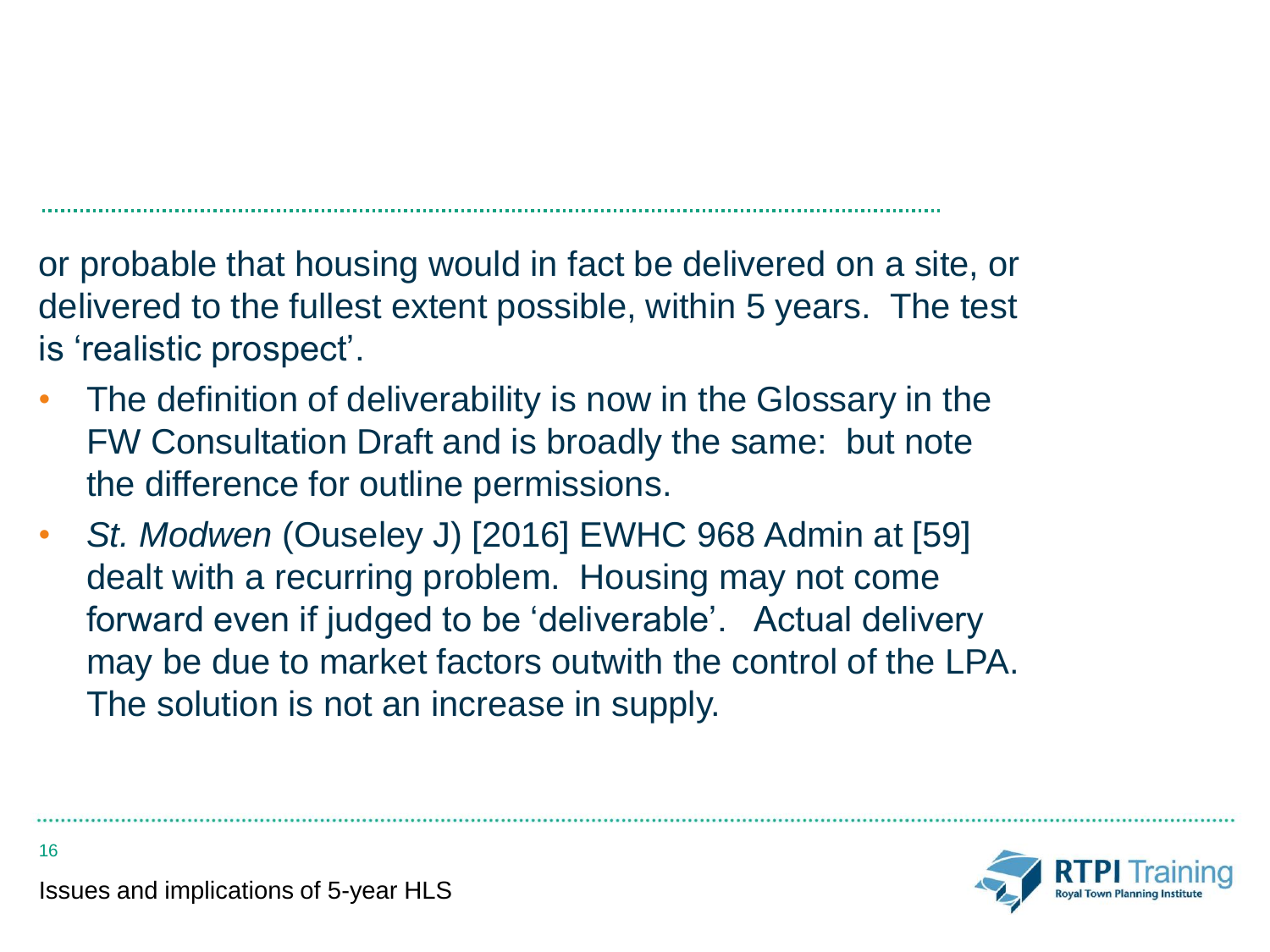- This problem is briefly addressed in the Consultation Draft: conditions could require start before the expiry of the relevant default period [78] and of course there is the emphasis on the provision of small sites [69a].
- *Wokingham BC v. SSCLG* [2017] EWHC 1863 Admin in addition to applying the 20% buffer for under-delivery the Inspector applied a 'lapse rate' of 10% in finding there was no 5-year HLS.
- Held: he was wrong. There was no proper reason to do so (and the LPA had been given no opportunity of dealing with the point).

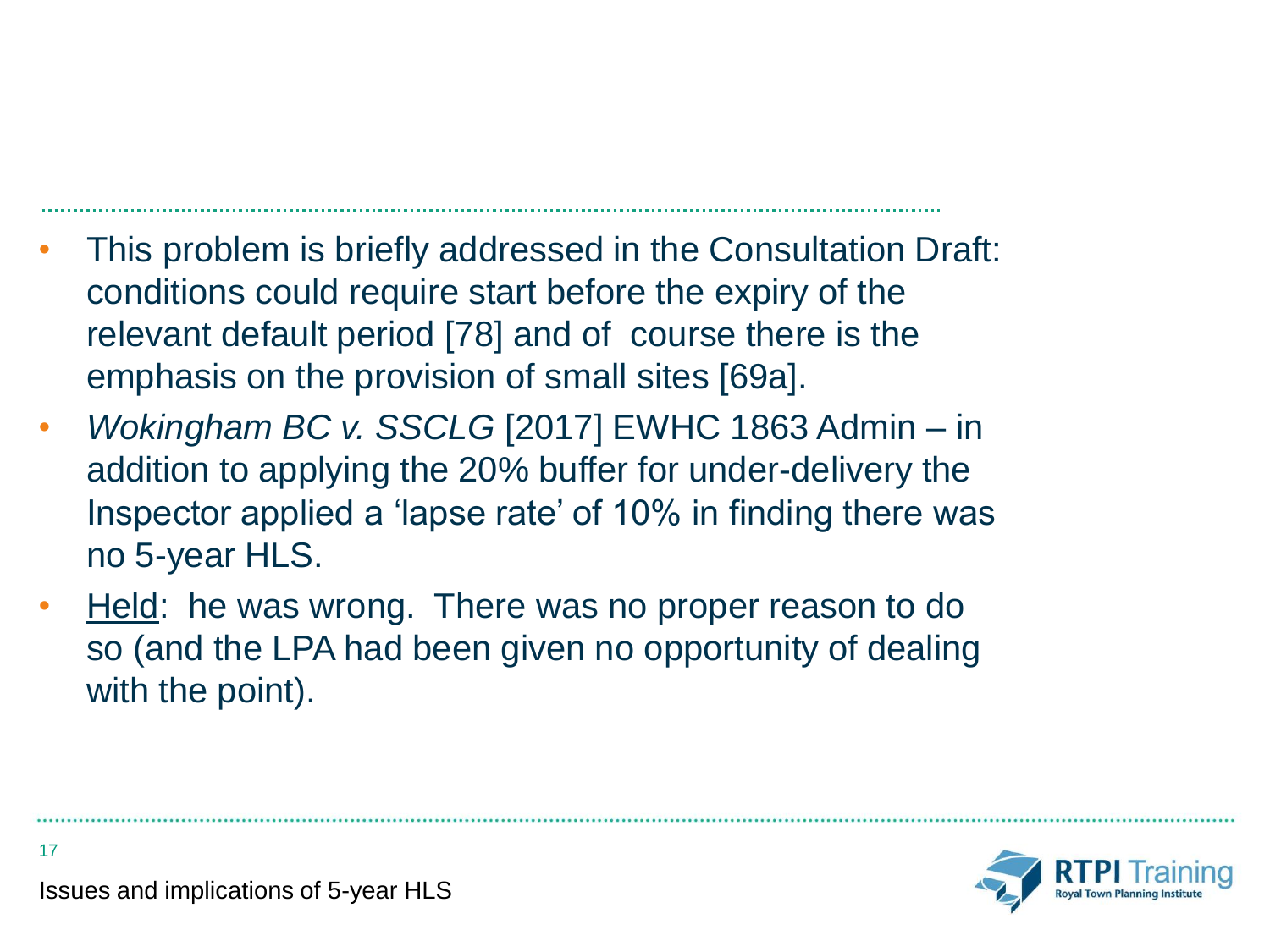- *Jelson Ltd. v. SSCLG* [2018] EWCA Civ 24 FOAN assessment and affordable housing (AH).
- Not necessary to meet fully the need for AH. The LPA's range (less than the full need for AH) took account of the substantial need for AH and was sound.
- The CA held that the Inspector had considered all relevant factors, had exercised her planning judgement and was right to conclude that it was impractical or unreasonable to take the appellant's top of the range figure.
- In the FW Consultation draft the definition of AH is widened (Glossary) and includes LCMH by way of starter homes and discounted market sales housing as part of the definition.

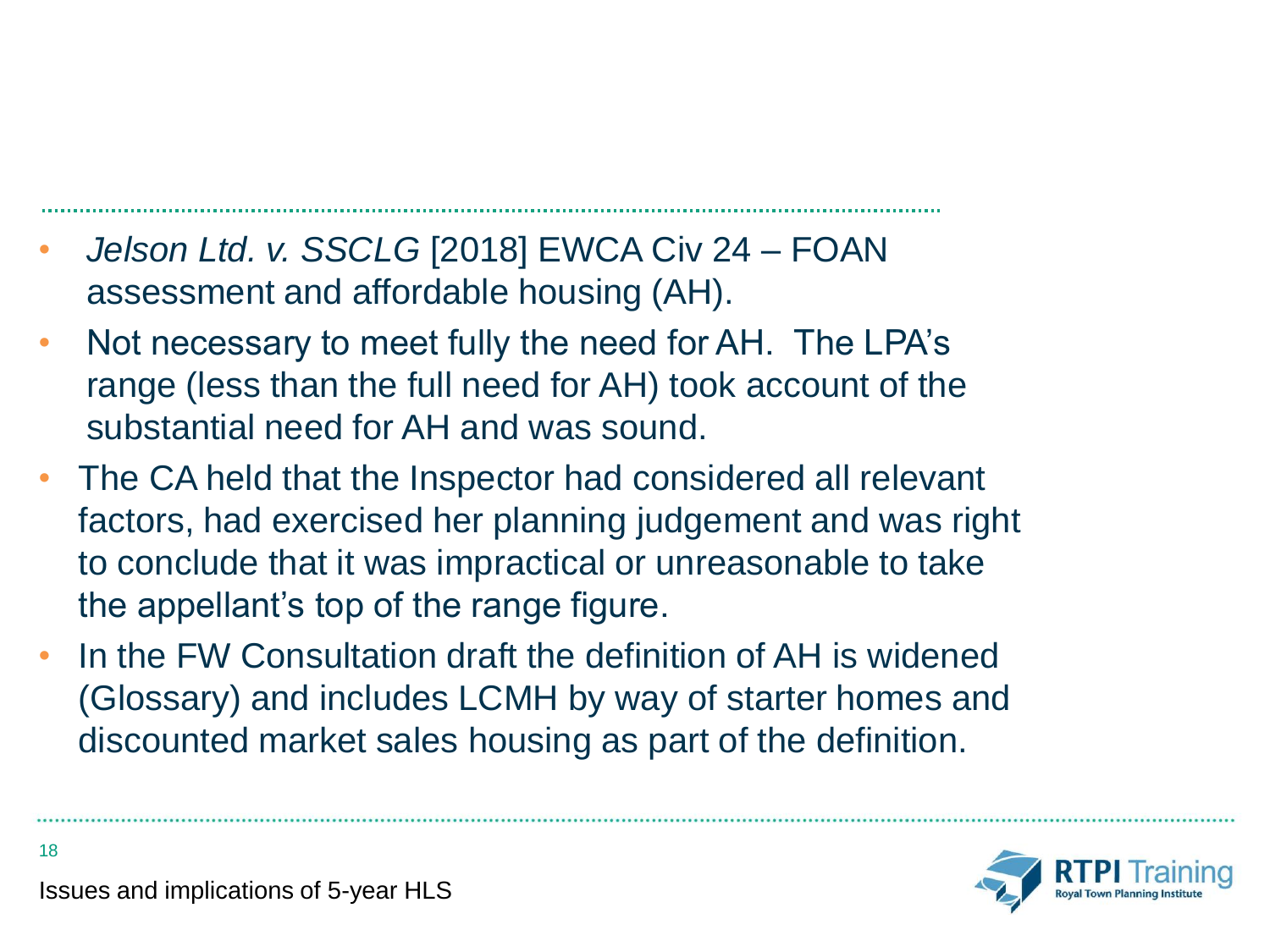- At least 10% of major sites (10+ homes or +0.5 ha) should be 'affordable home ownership' [65].
- There do not appear to be rural exception sites for AH but instead entry level exception sites which will be 'adjacent to existing settlements' [72] and a high proportion of which will be for 'discounted sale' or 'affordable rent'.
- The problem of AH identified by the Inspector in *Jelson* that the actual need for AH may not be met in the LP - is not directly dealt with by the Consultation draft.